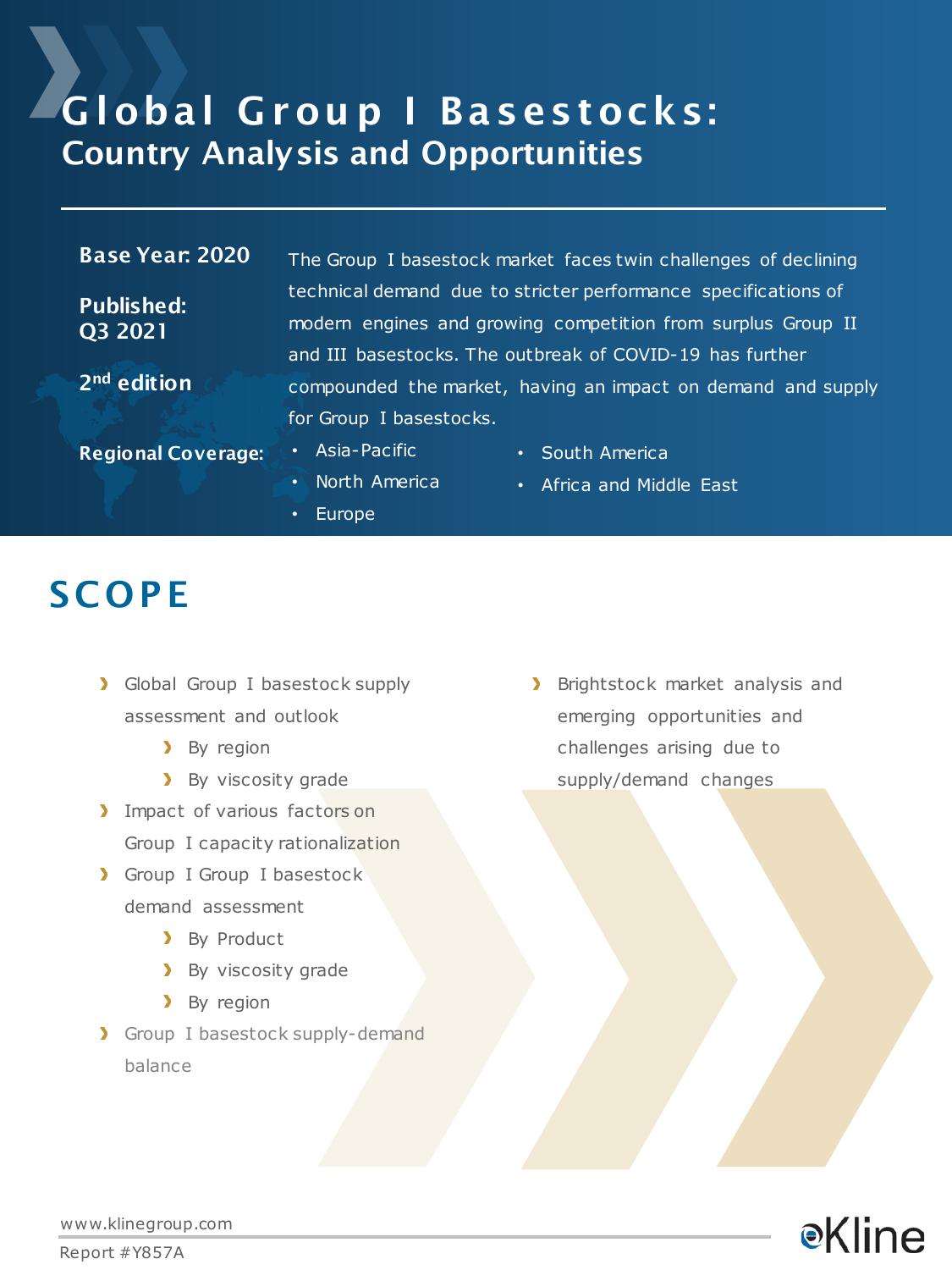

# **TABLE OF CONTENTS**

#### **Introduction**

#### Executive Summary

An overview of the report findings

#### Group I Basestock Supply

This section covers historical supply of Group I basestocks, current capacity/supply by region, viscosity grades, a brief discussion on factors impacting production, and supply/capacity forecasts for the period 2020 to 2030.

#### Brightstock Market

This section will cover current and forecast global capacity/supply by region and brightstock type; current and forecast brightstock demand by region, applications, and brightstock type; and the role of substitutes in various applications.

#### Group I Basestock Demand

This section covers historical demand for Group I basestocks, current demand by applications, viscosity grades, regions, a brief discussion on factors impacting demand for Group I basestocks and competition from Group II and III basestocks, and demand forecast for 2020 to 2030.

#### Supply Demand Balance

This section covers current and forecast supply and demand balance by region and viscosity grades.